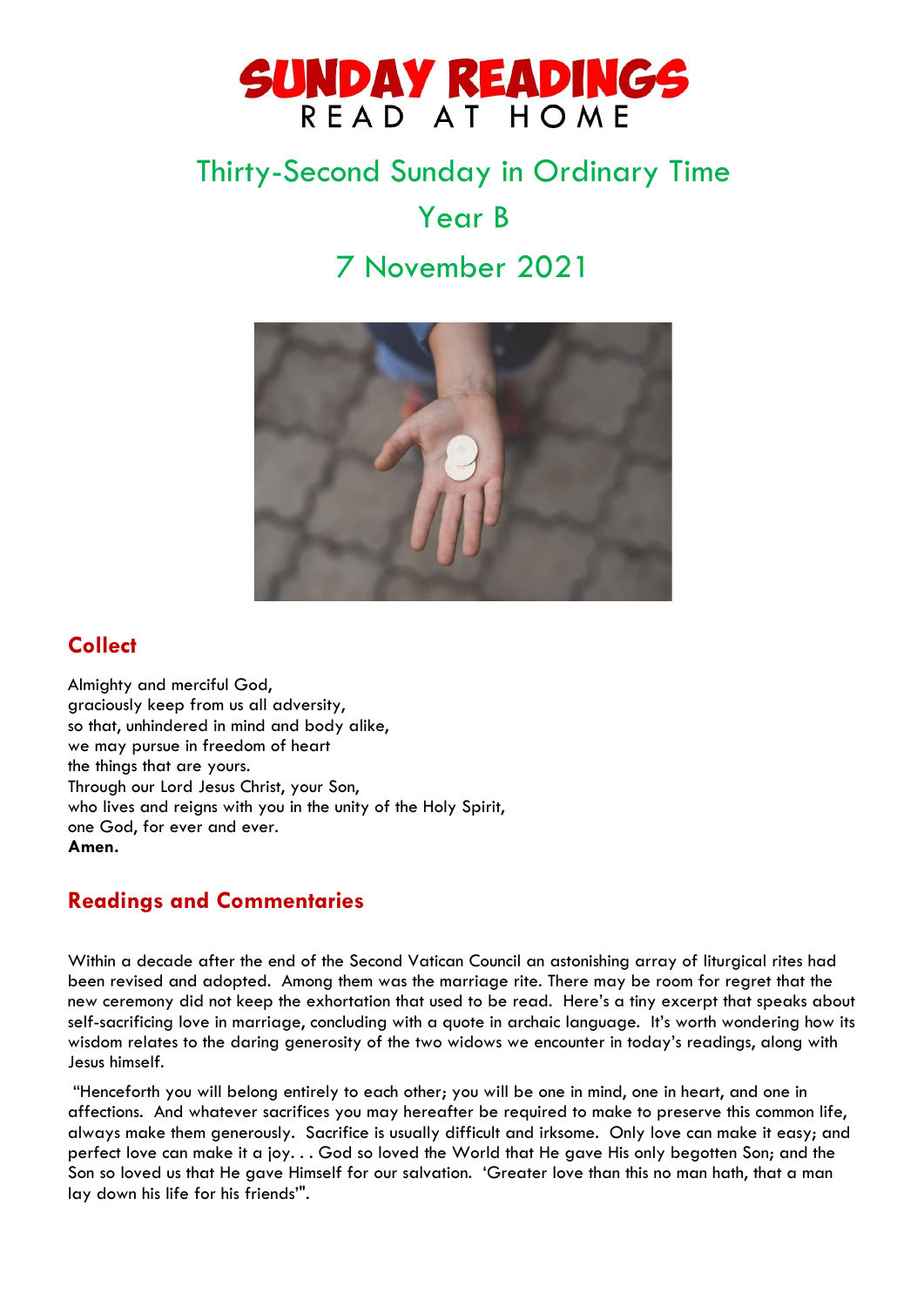### **A reading from the first book of Kings 17:10–16**

Elijah the Prophet went off to Sidon. And when he reached the city gate, there was a widow gathering sticks; addressing her he said, 'Please bring a little water in a vessel for me to drink.' She was setting off to bring it when he called after her. 'Please' he said 'bring me a scrap of bread in your hand.' 'As the Lord your God lives,' she replied 'I have no baked bread, but only a handful of meal in a jar and a little oil in a jug; I am just gathering a stick or two to go and prepare this for myself and my son to eat, and then we shall die.' But Elijah said to her, 'Do not be afraid, go and do as you have said; but first make a little scone of it for me and bring it to me, and then make some for yourself and for your son. For thus the Lord speaks, the God of Israel:

> "Jar of meal shall not be spent, jug of oil shall not be emptied, before the day when the Lord sends rain on the face of the earth."'

The woman went and did as Elijah told her and they ate the food, she, himself and her son. The jar of meal was not spent nor the jug of oil emptied, just as the Lord had foretold through Elijah.

## **First Reading**

The stories of the prophet Elijah and his successor Elisha in 1 and 2 Kings are colourful and engaging, and this one is no exception. It's puzzling, however, that the first two verses of the episode have been omitted from the lectionary. They may not be essential but they do help set the scene. They reveal that Elijah goes to the Sidonian town of Zarephath and seeks out the widow because the Lord has commanded him to.

This is territory where the worship of Baal holds sway. It gives Elijah another opportunity to demonstrate the supremacy of Israel's God. The outcome of the story is heartwarming, but first we must feel the pathos of the widow's plight. She has only the barest of rations, not enough to keep her and her son alive, and this itinerant foreigner demands bread and water. In the event, she is impressed enough by Elijah's promise to take the risk of obeying him. Having put her faith in the prophet's word, she is blessed with an endless supply of flour and oil. As we shall see, the widow of today's gospel story also gives her all without there being any mention of a reward.

Readers of this passage are fortunate to have such an appealing story to proclaim. There are four voices for the reader to adopt: those of the narrator, the widow, Elijah, and the Lord. It is a divine-human drama that should readily catch and hold the congregation's attention.

### **Responsorial Psalm Ps 145:7–10**

R. Praise the Lord, my soul!

- or
- R. Alleluia.

It is the Lord who keeps faith for ever, who is just to those who are oppressed. It is he who gives bread to the hungry, the Lord, who sets prisoners free. R.

It is the Lord who gives sight to the blind, who raises up those who are bowed down. It is the Lord who loves the just, the Lord, who protects the stranger. R.

The Lord upholds the widow and orphan but thwarts the path of the wicked. The Lord will reign for ever, Zion's God, from age to age. R.

### **Responsorial Psalm**

Psalm 145/146 is a hymn of praise that is wholly affirmative. Apart from one verse that warns against putting trust in human help, the entire psalm is one of praise and blessing for the goodness of God. The response for today comes from the opening lines of the psalm. It's a short phrase with which the psalmist encourages himself to sing God's praises.

The verses that follow form the second half of the psalm. They serve as a concise litany of divine blessings. Being expressed in the third person, they constitute a public confession of faith in God. This is the faith exemplified by the widows of the first reading and the gospel. They put their trust in the claim that "the Lord upholds the widow and the orphan".

One can imagine those who hear this psalm are prompted to shout "Amen", if not aloud then in their hearts.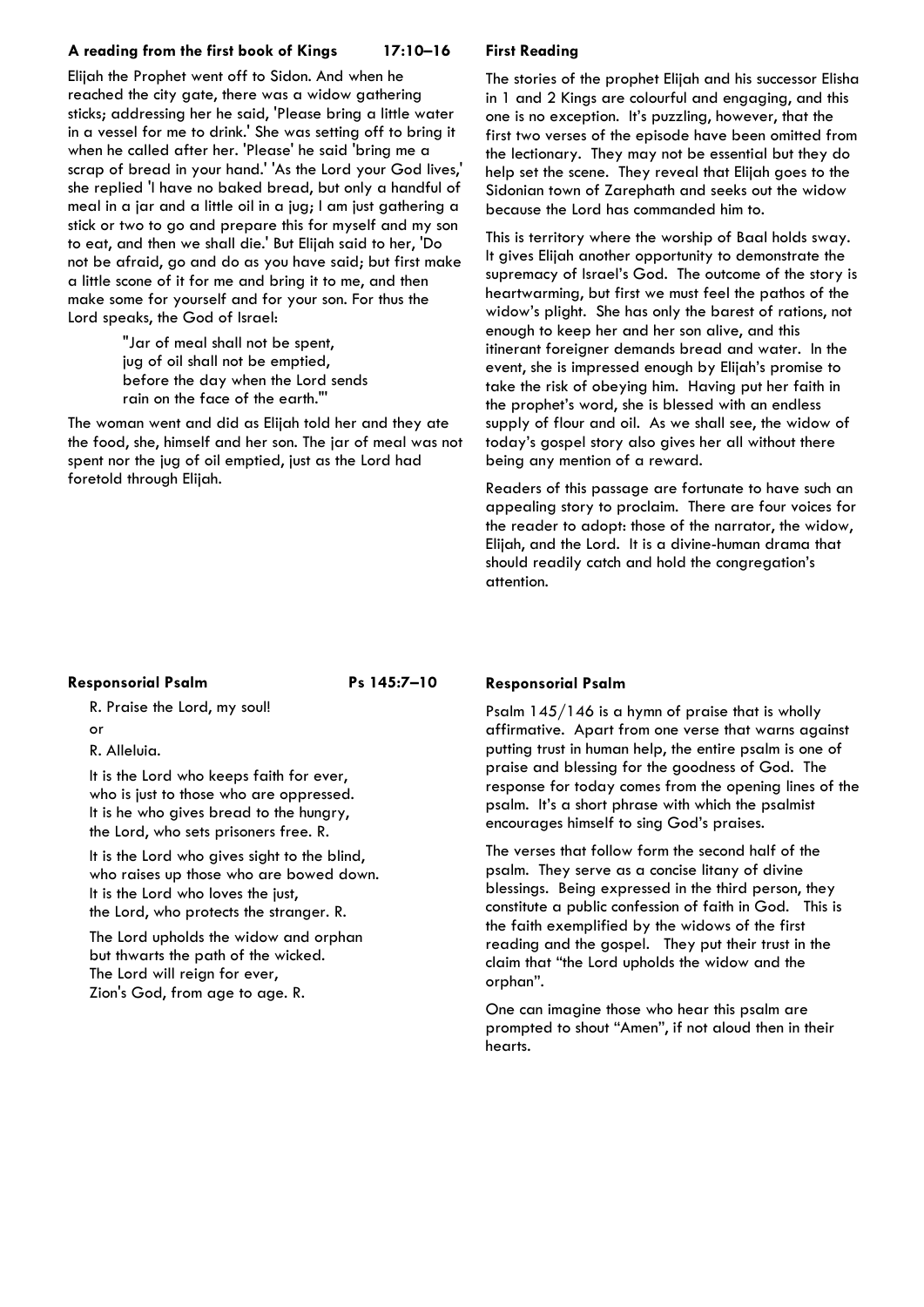#### **A reading from the letter to the Hebrews 9:24–28**

It is not as though Christ had entered a man-made sanctuary which was only modelled on the real one; but it was heaven itself, so that he could appear in the actual presence of God on our behalf. And he does not have to offer himself again and again, like the high priest going into the sanctuary year after year with the blood that is not his own, or else he would have had to suffer over and over again since the world began. Instead of that, he has made his appearance once and for all, now at the end of the last age, to do away with sin by sacrificing himself. Since men only die once, and after that comes judgement, so Christ, too, offers himself only once to take the faults of many on himself, and when he appears a second time, it will not be to deal with sin but to reward with salvation those who are waiting for him.

#### **A reading from the holy Gospel according to Mark 12:38–44**

**[**In his teaching Jesus said, 'Beware of the scribes who like to walk about in long robes, to be greeted obsequiously in the market squares, to take the front seats in the synagogues and the places of honour at banquets; these are the men who swallow the property of widows, while making a show of lengthy prayers. The more severe will be the sentence they receive.'**]**

He sat down opposite the treasury and watched the people putting money into the treasury, and many of the rich put in a great deal. A poor widow came and put in two small coins, the equivalent of a penny. Then he called his disciples and said to them, 'I tell you solemnly, this poor widow has put more in than all who have contributed to the treasury; for they have all put in money they had over, but she from the little she had has put in everything she possessed, all she had to live on.'

**[***Short Form: omit text in brackets.***]**

#### **Second Reading**

This extract from Hebrews shares the background of the letter as a whole. To fully grasp its meaning one needs to be familiar with both Old Testament ritual (especially the liturgy of the Day of Atonement) and Platonic philosophy. It's not likely that either readers or congregations will be equipped with specialised knowledge to fully interpret the text, but fortunately its main points are clear enough.

Unlike the Jewish high priest who has to enter the earthly sanctuary once every year to offer blood in atonement for sin, Jesus has entered heaven once and for all, having offered himself in sacrifice to do away with sin forever. Readers will need to study this text carefully to identify its fundamental assertions and to distinguish them from what is additional and explanatory. It may help to actually write out a simplified version of the argument. The sense-line layout of the NRSV text may also help.

Two points are worth noting. The phrase "to take the faults of many on himself" echoes the language of the fourth song of the suffering servant in Isaiah (53:12). Secondly, the final words of the reading – "to reward with salvation those who are waiting for him" – suggest that even though the letter to the Hebrews is a late work the expectation of Christ's return is still strong.

#### **Gospel**

This is the second of the three excerpts from Mark's account of Jesus' ministry in Jerusalem immediately prior to his passion and death. It falls into two distinct but related parts. The lectionary offers the option of a shorter version that omits the first part, but even the full passage is still relatively short. It would be a pity to opt for the truncated text.

On his way to Jerusalem Jesus had responded to the ambitions of his disciples by declaring that he had come not "to be served but to serve, and to give his life as a ransom for many". Now that he is in the holy city preparing for his fate he reiterates his position. He voices sharp criticism of religious leaders, in this case the scribes, who shore up their status at the expense of the poor. Then he highlights the astonishing generosity of the poor widow.

Jesus' observation that the widow "has put in everything she possessed, all she had to live on" can be interpreted in two different ways. He could be praising her extraordinary trust in and devotion to God, anticipating the imminent unconditional surrender of his own life into God's hands. Or he could be intensifying his criticism of the scribes for persuading such a vulnerable woman to give away the last coins she had to survive on.

Both parts of the reading are vividly sketched miniatures that invite lively proclamation.